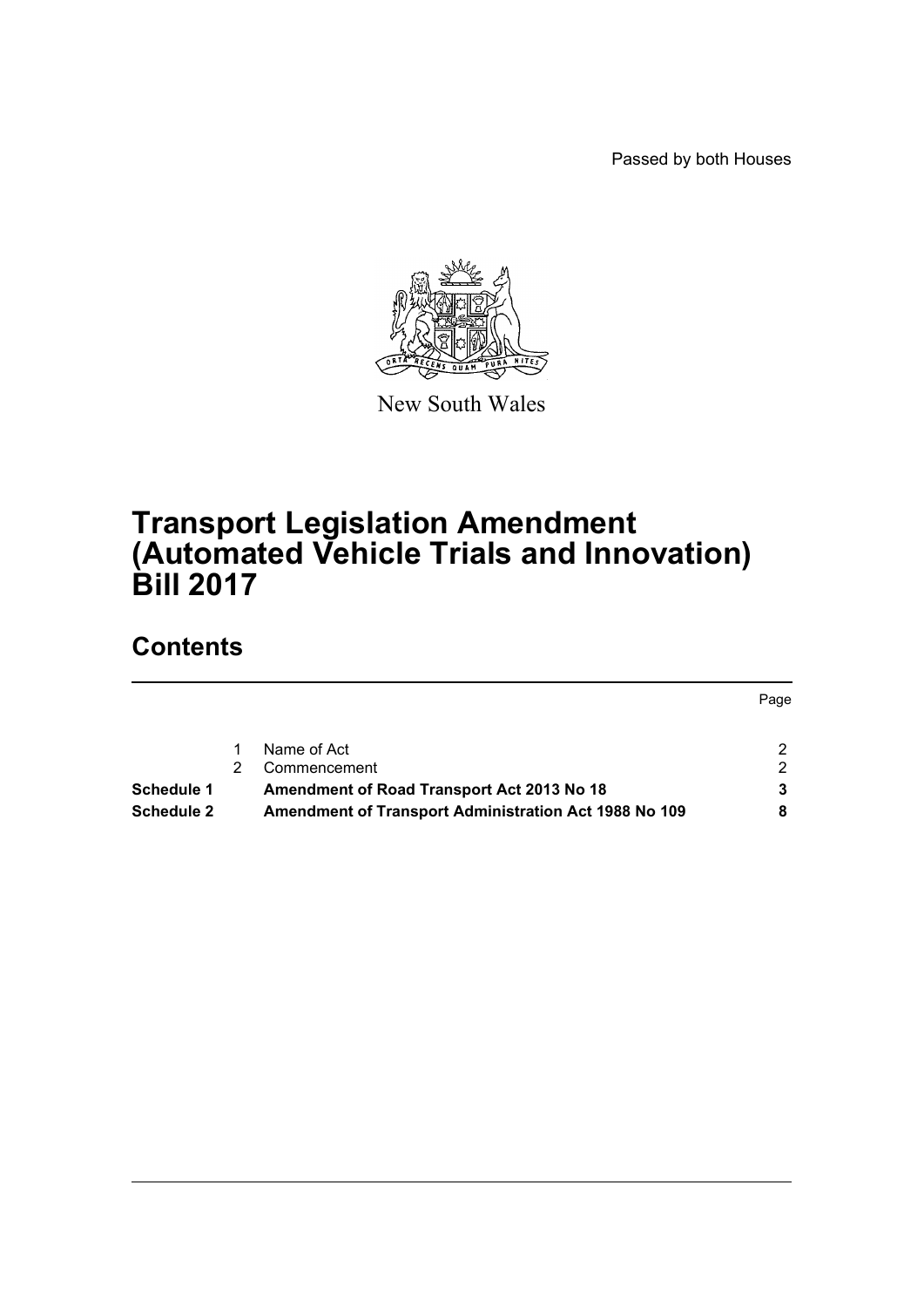*I certify that this public bill, which originated in the Legislative Assembly, has finally passed the Legislative Council and the Legislative Assembly of New South Wales.*

> *Clerk of the Legislative Assembly. Legislative Assembly, Sydney,* , 2017



New South Wales

# **Transport Legislation Amendment (Automated Vehicle Trials and Innovation) Bill 2017**

Act No , 2017

An Act to amend the *Road Transport Act 2013* to provide for automated vehicle trials; and to amend the *Transport Administration Act 1988* with respect to the functions of Transport for NSW.

*I have examined this bill and find it to correspond in all respects with the bill as finally passed by both Houses.*

*Assistant Speaker of the Legislative Assembly.*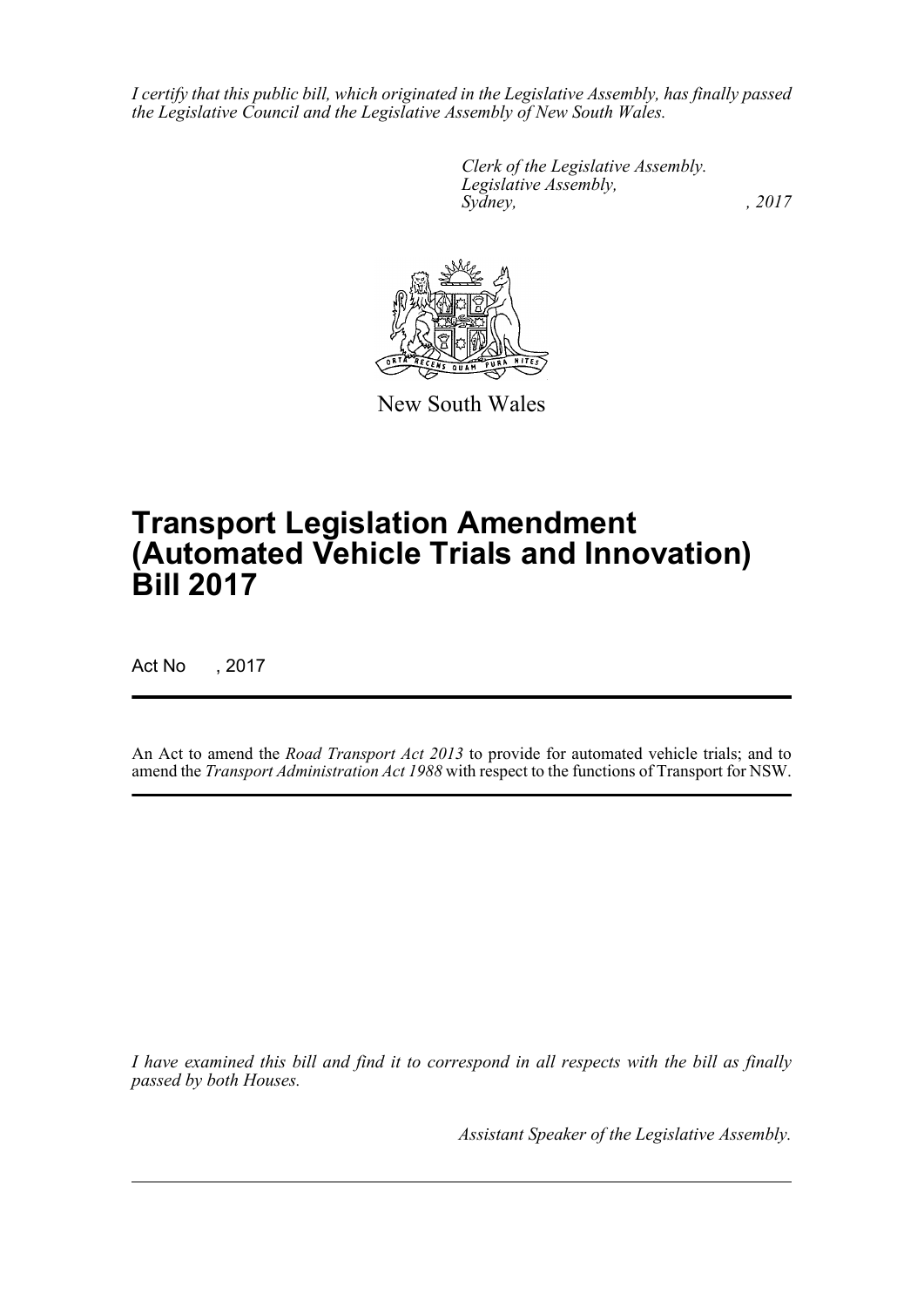Transport Legislation Amendment (Automated Vehicle Trials and Innovation) Bill 2017 [NSW]

# <span id="page-2-0"></span>**The Legislature of New South Wales enacts:**

#### **1 Name of Act**

This Act is the *Transport Legislation Amendment (Automated Vehicle Trials and Innovation) Act 2017*.

# <span id="page-2-1"></span>**2 Commencement**

This Act commences on the date of assent to this Act.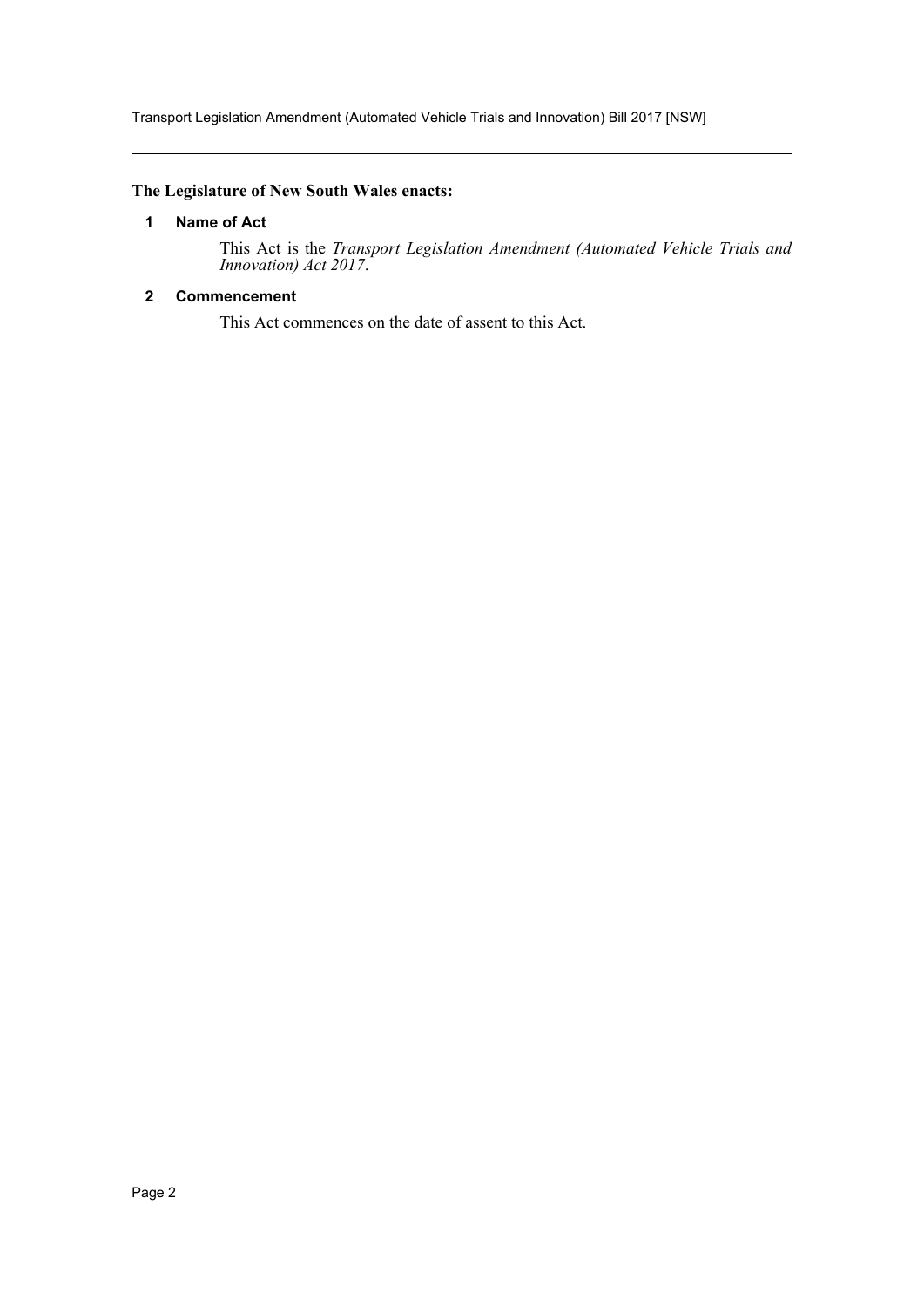# <span id="page-3-0"></span>**Schedule 1 Amendment of Road Transport Act 2013 No 18**

**[1] Chapter 5 Safety and traffic management**

Insert after Part 5.5:

# **Part 5.6 Automated vehicle trials**

# **148L Definitions**

In this Part:

*approved person*—see section 148N.

*approved trial* means a trial of automotive technology for which the approval of the Minister has been given under this Part.

*automotive technology* means technology related to advances in the design or construction of motor vehicles, including technology related to the use of highly or fully automated vehicles.

*trial approval*, *trial area*, *trial period* and *trial vehicle*—see section 148N. *vehicle supervisor*—see section 148Q.

# **148M Objects of Part**

The objects of this Part are:

- (a) to enable the Minister to approve trials of the use of a vehicle on roads in circumstances that would not otherwise be permitted because the vehicle is a highly or fully automated vehicle and therefore may not have a human driving the vehicle some or all of the time, and
- (b) to ensure that adequate insurance is in place to cover any personal injury or property damage that may arise during the course of a trial, and
- (c) to provide for the modification of references in laws to the driver or person in charge of a vehicle that is highly or fully automated.

# **148N Approval of trials**

- (1) A person may apply to the Minister for approval for the use on a road of a vehicle (the *trial vehicle*) in circumstances that would not otherwise be lawful but only if the use of the trial vehicle is for the purposes of a trial of automotive technology. The Minister may approve a trial vehicle by reference to a specific vehicle or by reference to a class of vehicles.
- (2) The Minister may, by order published in the Gazette, approve the use of the trial vehicle by the applicant (the *approved person*) in the manner and circumstances specified in the order.
- (3) The approval of the Minister (the *trial approval*) must identify the roads on which the trial vehicle may be used (the *trial area*). The trial area may be all roads in the State.
- (4) The trial approval must also specify the period of the trial (the *trial period*). The Minister may, by notice in writing to the approved person, extend the trial period at any time.
- (5) The trial approval is subject to any conditions imposed by this Part, the statutory rules or the Minister.
- (6) The Minister may, by notice in writing to the approved person, impose a condition on a trial approval at any time.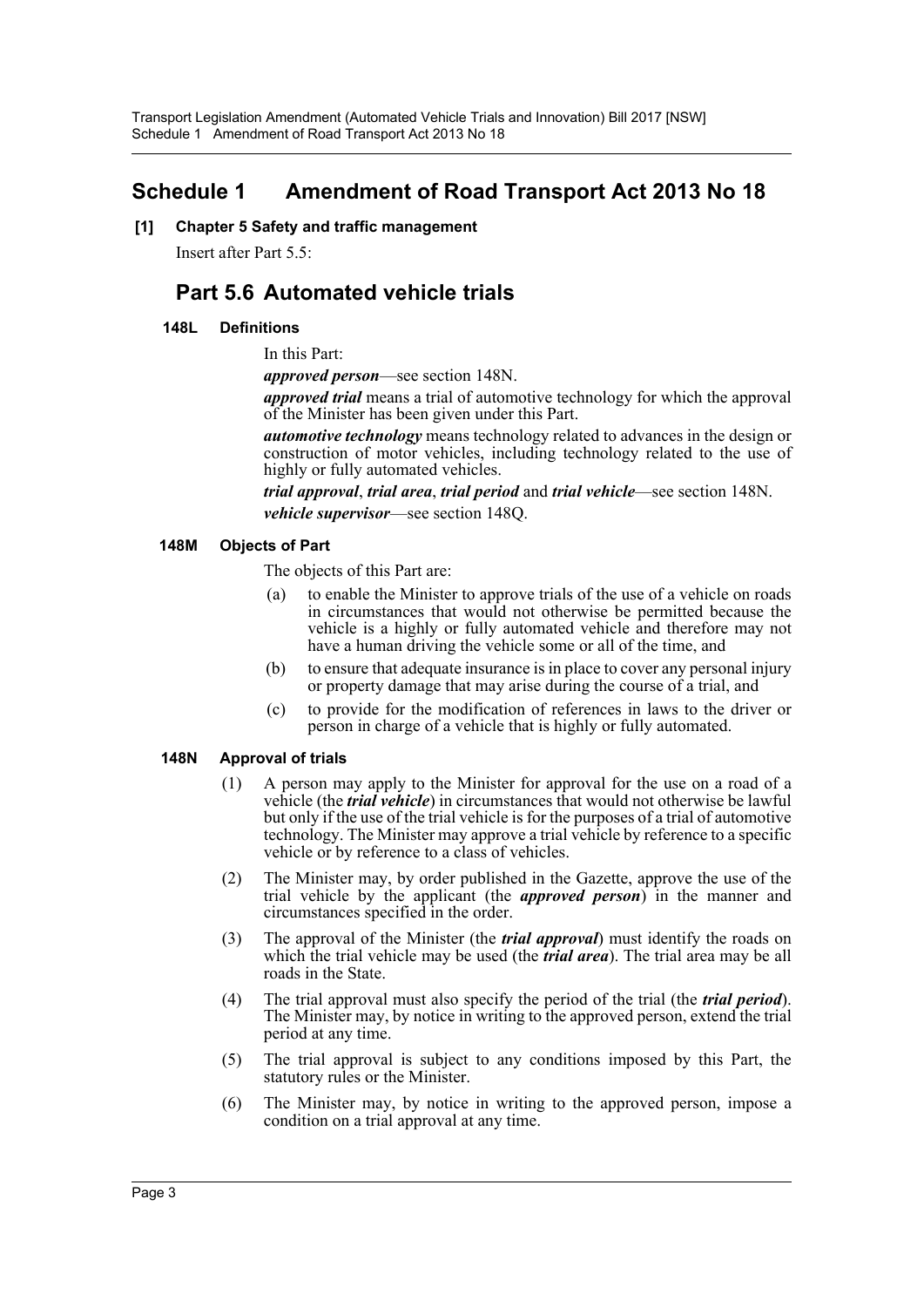- (7) The Minister may take into account approvals of trials for automated vehicles granted by other States or Territories in determining whether to grant a trial approval.
- (8) An approved person must ensure that a trial vehicle is not used except in accordance with a trial approval, including any conditions to which the approval may be subject.

Maximum penalty: 100 penalty units.

- (9) The Minister may, by notice in writing to the approved person, revoke or suspend a trial approval at any time and for any reason including if the Minister is of the opinion that:
	- (a) the approved person has not complied with the approval, or
	- (b) it is not safe to continue the trial, or
	- (c) it is no longer in the public interest to continue the trial.

# **148O Registration of trial vehicles**

- (1) The Minister is to determine whether a trial vehicle, for the purposes of the trial:
	- (a) is to be registered, or
	- (b) requires an unregistered vehicle permit, or
	- (c) is to be unregistered.
- (2) The Minister may, if the Minister determines that the trial vehicle is to be registered or requires an unregistered vehicle permit, direct the Authority to register the vehicle or to issue an unregistered vehicle permit for the use of the vehicle.
- (3) The Authority must, despite any other provision of this Act, comply with any such direction.
- (4) Registration or a permit issued under this section in respect of a trial vehicle has effect only during the trial period and only in the trial area.
- (5) More than one direction may be given under this section in respect of the same trial vehicle.
- (6) A trial vehicle may be used on a road in the trial area during the trial period without being registered and without requiring an unregistered vehicle permit if the Minister determines that the trial vehicle may be used in such a way and while it is being used in that way, the trial vehicle is:
	- (a) taken to be a registrable vehicle exempted from registration under this Act, and
	- (b) taken, for the purposes of the *Motor Accident Injuries Act 2017*, to be subject to an unregistered vehicle permit.

#### **148P Insurance**

- (1) It is a condition of a trial approval that:
	- (a) a third-party policy (within the meaning of the *Motor Accident Injuries Act 2017*) is in force for the trial vehicle at all times during the trial period, or
	- (b) arrangements have been made to the satisfaction of the Minister for the indemnification of the Nominal Defendant under that Act for any claims arising during the trial period as a result of the trial vehicle not being an insured motor vehicle (*approved arrangements*).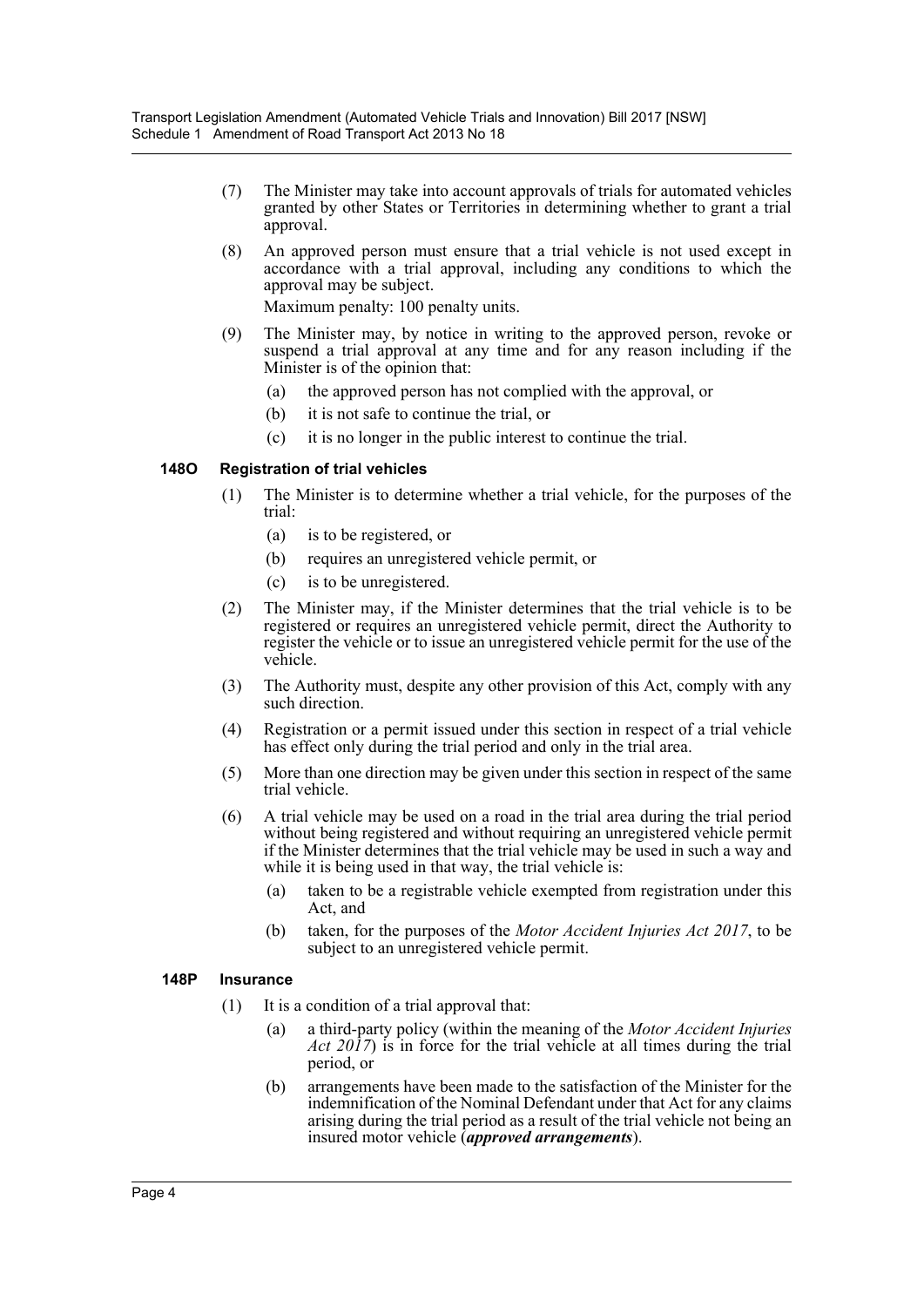- (2) Section 2.1 of the *Motor Accident Injuries Act 2017* does not apply to the use of a trial vehicle that is subject to approved arrangements and section 2.37 (3) of that Act does not prevent the Nominal Defendant from recovering an amount under approved arrangements.
- (3) Division 2.3 of the *Motor Accident Injuries Act 2017* does not apply to an insurance premium for a third-party policy for a trial vehicle and the premium is instead to be the premium agreed between the licensed insurer (within the meaning of that Act) and the approved person.
- (4) It is a condition of a trial approval that the approved person ensure that a policy of public liability insurance is in force that covers damage caused by, or arising out of, the use of the trial vehicle. The public liability insurance must be for at least \$20 million or such larger amount as the Minister may require in a particular case.
- (5) The Minister may, as a condition of a trial approval, require the approved person to ensure that any other policy of insurance is in force for the purposes of the trial.
- (6) The Minister is to suspend or revoke a trial approval if the requirements of this section are not met at any time during the trial period.

# **148Q Vehicle supervisor**

- (1) It is a condition of a trial approval (unless the Minister determines otherwise) that the approved person must ensure that a person (the *vehicle supervisor*) is in the trial vehicle at all times during which the vehicle is in use.
- (2) The vehicle supervisor must hold a current Australian driver licence (not being a probationary licence, conditional licence, restricted licence, provisional licence, learner licence or driver licence receipt) that is of an appropriate class having regard to the trial vehicle type or must hold such other licence as the Minister may approve.
- (3) The vehicle supervisor must be approved in writing by the Minister in respect of the trial vehicle.
- (4) Division 2 of Part 5.1 and Division 3 of Part 5.5 apply to a vehicle supervisor in a trial vehicle in the same way as those Divisions apply to a person occupying the seat in a motor vehicle next to a learner driver who is driving (or about to drive) the vehicle.
- (5) It is a condition of a trial approval under which a vehicle supervisor is required to be in a trial vehicle that the approved person must ensure that the vehicle supervisor is in a position to take control of the trial vehicle at any time or to stop the trial vehicle in an emergency or if required to do so by an authorised officer.

#### **148R Provision of information**

- (1) It is a condition of a trial approval that the approved person must notify the Minister in writing of any of the following occurring during the course of an approved trial:
	- (a) a trial vehicle colliding with a person, another vehicle or any road infrastructure,
	- (b) an accident or incident associated with a trial vehicle that has, or could have, caused significant property damage, serious injury or death,
	- (c) an accident or incident of a kind that is prescribed by the statutory rules for the purposes of this section.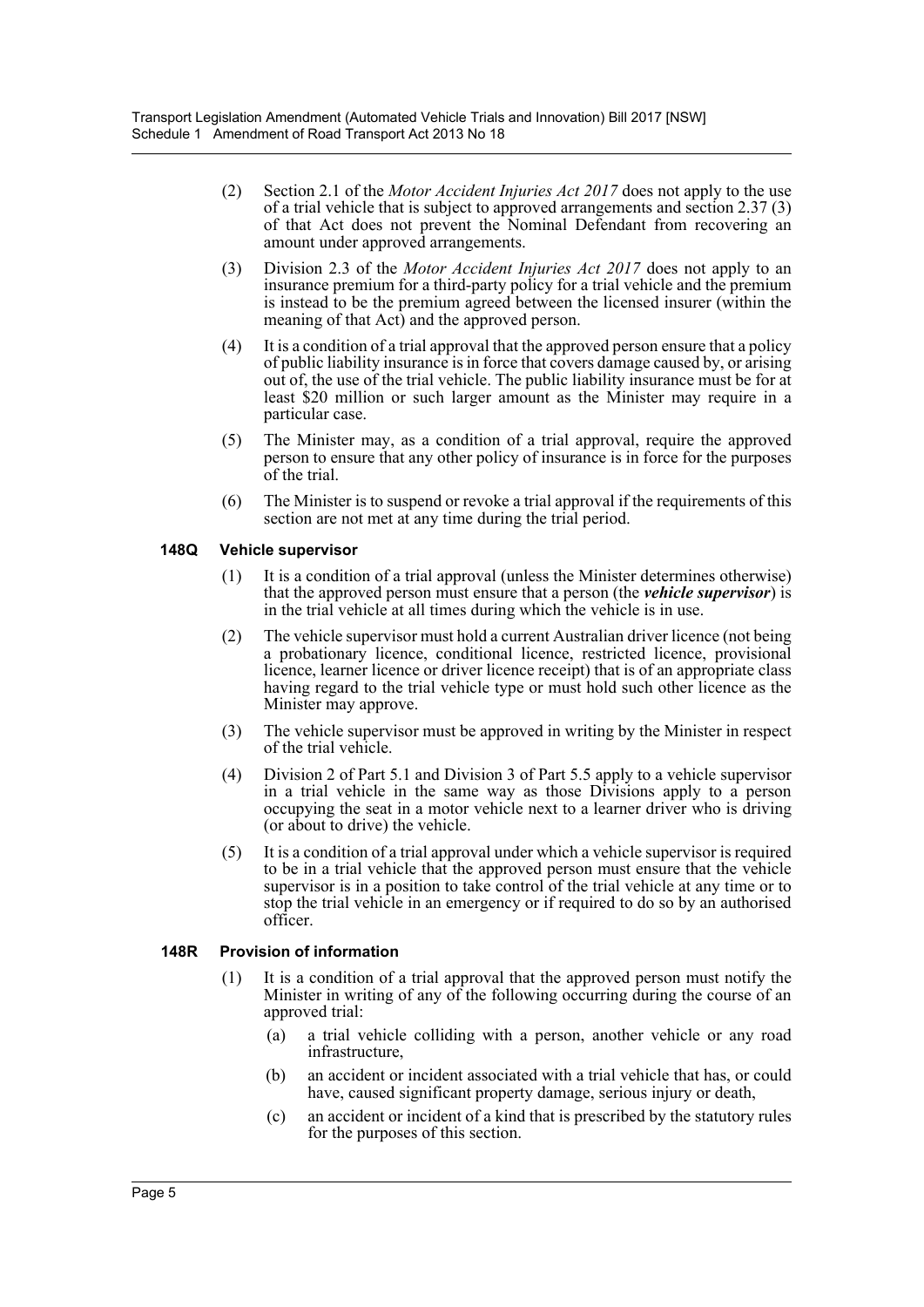- (2) It is a condition of a trial approval that the approved person must, if requested in writing to do so by the Minister, provide any information in relation to the trial as may be requested by the Minister in the time and in the form specified in the request.
- (3) The Minister may, despite any other Act or law, provide any information obtained by the Minister under this section to any person or body if the Minister considers it reasonable to do so for the purposes of law enforcement or road safety.

#### **148S Meaning of driver or person in charge of automated vehicle**

- (1) The Minister may, by order published on the NSW legislation website, specify how references (in this or any other Act or law) to the driver, or to the person in charge, of a vehicle are to be construed in the case of the use of a highly or fully automated trial vehicle as part of an approved trial.
- (2) The Minister may specify that any such reference is taken to be a reference to any one or more of the following:
	- (a) no person,
	- (b) the vehicle supervisor,
	- (c) the approved person,
	- (d) the owner of the trial vehicle,
	- (e) a person prescribed by the statutory rules.
- (3) In making an order under this section, the Minister is to take into consideration the level of automation of the trial vehicle.
- (4) An order under this section may specify different persons in different circumstances.
- (5) Unless the Minister makes an order that provides otherwise, any reference in any Act or law to the driver of a vehicle or the person in charge of a vehicle is, in the case of a trial vehicle in which there is a vehicle supervisor, taken to be a reference to the vehicle supervisor.
- (6) The Minister is to enter into arrangements with the Minister administering the *Motor Accident Injuries Act 2017* to ensure that consultation takes place about orders made under this section with respect to:
	- (a) Chapter 4 (Vehicle registration) of this Act, or any statutory rules made for the purposes of that Chapter, or
	- (b) any Act or instrument administered by the Minister administering the *Motor Accident Injuries Act 2017*,

and the Minister must, before making any such order, be satisfied that consultation has taken place in accordance with those arrangements.

(7) A person who is taken to be the driver of a vehicle is, when the vehicle is in operation, also taken to be driving the vehicle.

#### **148T Offence of interfering with a trial or a trial vehicle**

A person must not, without reasonable excuse, hinder or obstruct the movement of a trial vehicle in an approved trial or interfere (whether physically or in any other way, such as by blocking an electronic signal) with a trial vehicle or any other equipment being used for the purposes of an approved trial.

Maximum penalty: 100 penalty units.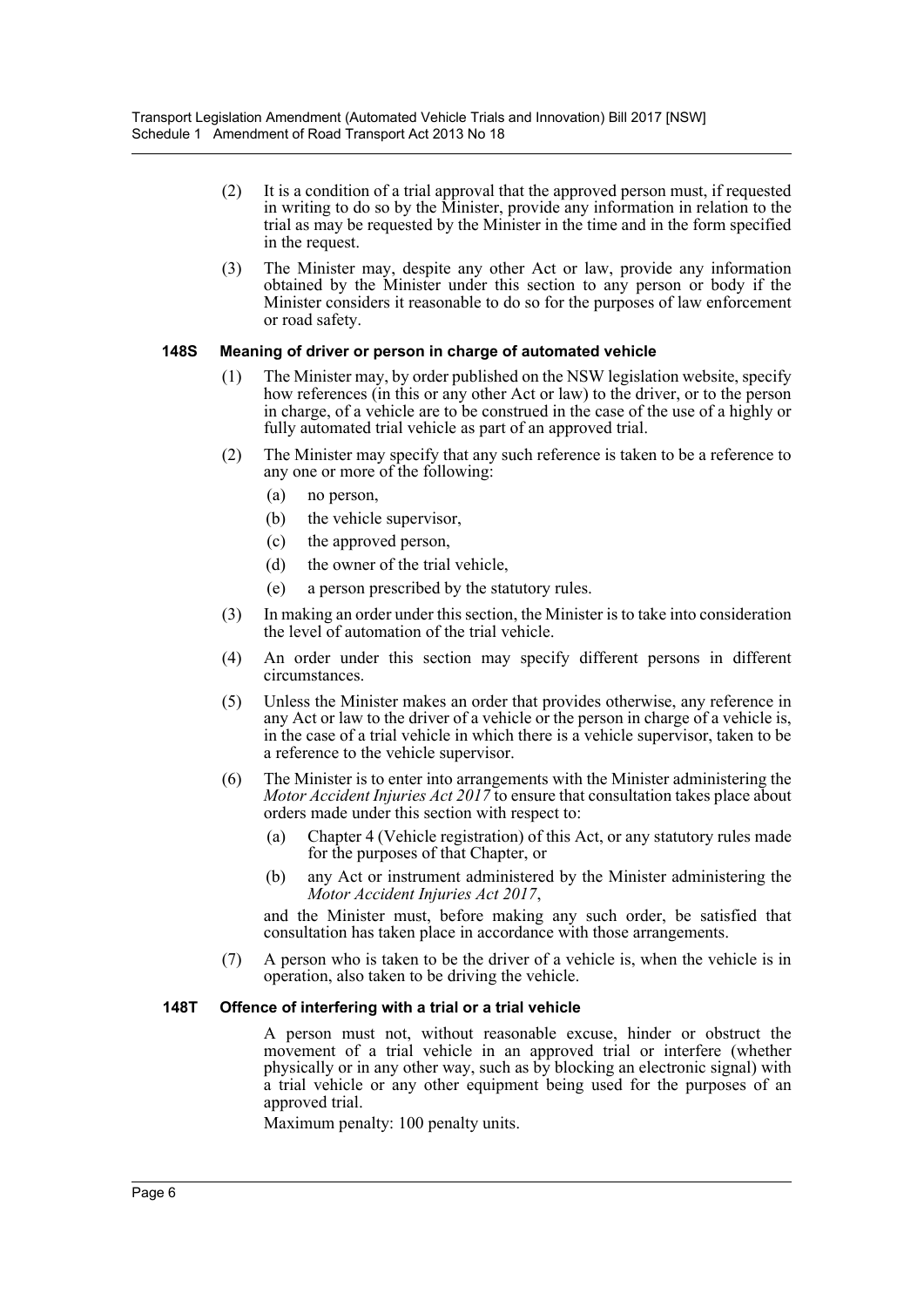# **148U Delegation**

The Minister may delegate the exercise of any function of the Minister under this Part (other than this power of delegation) to Transport for NSW or the Authority.

# **148V Statutory rules may make provision for approved trials**

The statutory rules may make provision for or with respect to approved trials including, but not limited to, the following:

- (a) the identification of trial vehicles,
- (b) notification, by signage or otherwise, to members of the public and other road users about approved trials,
- (c) the skills or qualifications required to be a vehicle supervisor,
- (d) any requirements for vehicle supervisors to carry and produce identification,
- (e) the records to be kept and the provision of those records to the Minister and to other persons,
- (f) the confidentiality of information,
- (g) the privacy of any personal information collected,
- (h) the waiver of fines and demerit points incurred by persons.

# **[2] Schedule 4 Savings, transitional and other provisions**

Insert at the end of the Schedule, with appropriate Part and clause numbering:

# **Part Provisions consequent on enactment of Transport Legislation Amendment (Automated Vehicle Trials and Innovation) Act 2017**

#### **Insurance for automated vehicle trials**

- (1) The references to a third-party policy and the Nominal Defendant in section 148P (1) extend to include references to a third-party policy and the Nominal Defendant within the meaning of the *Motor Accidents Compensation Act 1999* (the *MAC Act*).
- (2) Section 8 of the MAC Act does not apply to the use of a trial vehicle that is subject to approved arrangements within the meaning of section 148P of this Act and section 39 (3) of the MAC Act does not prevent the Nominal Defendant from recovering an amount under any such approved arrangements.
- (3) Part 2.3 of the MAC Act does not apply to an insurance premium for a third-party policy for a trial vehicle (within the meaning of Part 5.6 of this Act) and the premium is instead to be the premium agreed between the licensed insurer (within the meaning of the MAC Act) and the approved person (within the meaning of Part 5.6 of this Act).

#### **References to Minister administering Motor Accident Injuries Act 2017**

A reference in section 148S to the Minister administering the *Motor Accident Injuries Act 2017* is, if the administration of that Act has not been allocated to a Minister, taken to be a reference to the Minister administering the *Motor Accidents Compensation Act 1999*.